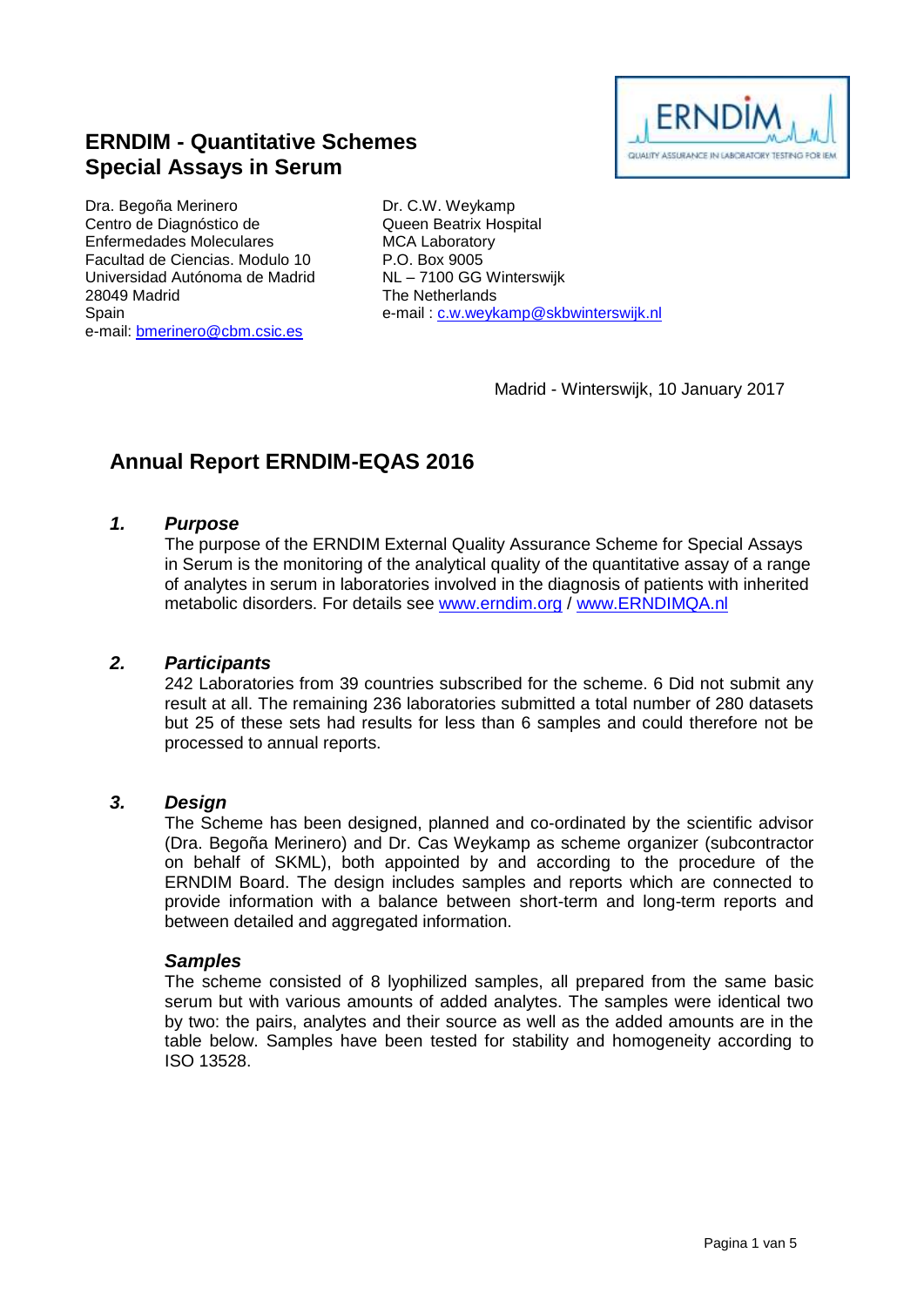| able |  |
|------|--|
|      |  |

|                             |                       |              | <b>Added Amounts</b>                        |                                             |                                             |                                             |
|-----------------------------|-----------------------|--------------|---------------------------------------------|---------------------------------------------|---------------------------------------------|---------------------------------------------|
| <b>Analyte</b>              | Source:               | <b>Units</b> | <b>Sample</b><br>Pair<br>2016.<br>$01 - 05$ | <b>Sample</b><br>Pair<br>2016.<br>$02 - 07$ | <b>Sample</b><br>Pair<br>2016.<br>$03 - 06$ | <b>Sample</b><br>Pair<br>2016.<br>$04 - 08$ |
| 3-OH-Butyric Acid           | Aldrich 29,836-0      | mmol/L       | 3.94                                        | 0.94                                        | 2.44                                        | 0.0                                         |
| 7-Dehydrocholesterol        | Sigma D4429           | umol/L       | 8.6                                         | 168.6                                       | 73.7                                        | 0.0                                         |
| 7-Ketocholesterol           | Sigma C2394           | µmol/L       | 0.5                                         | 1.0                                         | 1.5                                         | 0.1                                         |
| C22:0                       | Aldrich 21,694-1      | umol/L       | 56.0                                        | 36.1                                        | 16.0                                        | 0.0                                         |
| C24:0                       | Sigma L6641           | umol/L       | 46.0                                        | 11.0                                        | 31.0                                        | 1.0                                         |
| C26:0                       | <b>TCI C0829</b>      | umol/L       | 1.3                                         | 4.3                                         | 9.3                                         | 0.2                                         |
| <b>Carnitine Free</b>       | Sigma C0283           | umol/L       | 62.0                                        | 101.9                                       | 12.1                                        | 0.0                                         |
| Cholestane-3b, 5a, 6b-triol | <b>Biozol T795100</b> | umol/L       | 0.7                                         | 0.2                                         | 0.5                                         | 0.0                                         |
| Cholestanol                 | Sigma D6128           | umol/L       | 92.8                                        | 12.8                                        | 67.8                                        | 0.0                                         |
| Creatine                    | Sigma C3630           | umol/L       | 23.2                                        | 42.9                                        | 62.9                                        | 0.0                                         |
| Galactose                   | Sigma G0750           | µmol/L       | 1900.0                                      | 1200.0                                      | 500.1                                       | 50.0                                        |
| Glutarylcarnitine           | <b>TRC G597600</b>    | umol/L       | 1.5                                         | 3.0                                         | 0.5                                         | 0.2                                         |
| Guanidine acetate           | Sigma G6002           | µmol/L       | 19.1                                        | 5.9                                         | 13.1                                        | 0.8                                         |
| Homocysteine                | Sigma H6010           | umol/L       | 29.0                                        | 62.0                                        | 102.9                                       | 0.0                                         |
| Isovalerylcarnitine         | VUmc*                 | umol/L       | 3.0                                         | 6.0                                         | 1.5                                         | 0.0                                         |
| Lactic Acid                 | Sigma L7022           | mmol/L       | 4.2                                         | 6.5                                         | 2.2                                         | 0.0                                         |
| LysoGb3                     | Sigma G9534           | nmol/L       | 100.0                                       | 10.0                                        | 49.9                                        | 0.0                                         |
| Methylmalonic acid          | Aldrich M5,405-8      | umol/L       | 399.6                                       | 19.8                                        | 99.8                                        | 0.7                                         |
| Octanoylcarnitine           | VUmc*                 | umol/L       | 1.5                                         | 6.0                                         | 0.7                                         | 0.2                                         |
| Palmitoylcarnitine          | VUmc*                 | umol/L       | 3.6                                         | 0.6                                         | 2.4                                         | 0.3                                         |
| Phytanic acid               | Sigma P4060           | umol/L       | 6.7                                         | 14.7                                        | 21.7                                        | 0.0                                         |
| Pipecolic Acid              | Sigma P2519           | umol/L       | 20.0                                        | 37.9                                        | 8.0                                         | 0.0                                         |
| Pristanic acid              | Sigma P6617           | umol/L       | 7.1                                         | 2.1                                         | 4.6                                         | 0.0                                         |
| Propionylcarnitine          | VUmc*                 | µmol/L       | 2.0                                         | 10.0                                        | 20.0                                        | 0.0                                         |
| <b>Pyruvic Acid</b>         | Sigma B8574           | mmol/L       | 0.180                                       | 0.430                                       | 0.680                                       | 0.0                                         |
| Stearoylcarnitine           | VUmc*                 | umol/L       | 0.4                                         | 0.8                                         | 1.2                                         | 0.2                                         |

*\* Supplied by University of Amsterdam*

#### *Reports*

All data-transfer, the submission of data as well as request and viewing of reports proceeded via the interactive website [www.erndimqa.nl](http://www.erndimqa.nl/) which can also be reached through the ERNDIM website [\(www.erndim.org\)](http://www.erndim.org/). The results of your laboratory are confidential and only accessible to you (with your name and password). The anonymised mean results of all labs are accessible to all participants. Statistics of the respective reports are explained in the general information section of the website.

An important characteristic of the website is that it supplies short-term and long-term reports. Short-term reports are associated with the four individual specimens, for each of which there has been a specific deadline in the year 2016. Two weeks after the respective deadlines participants could request their reports and as such had four times up-to-date information on their analytical performance. Although technically not required (the website can work with a delay time zero) a delay time of 14 days has been chosen to enable the scientific advisor to inspect the results and add his comment to the report. Contrary to the fast short-term report is the annual long-term report. The annual report is based on the design-anchored connection between samples which enables to report a range of analytical parameters (accuracy, precision, linearity, recovery and interlab dispersion) once an annual cycle has been completed. The annual report is discussed below.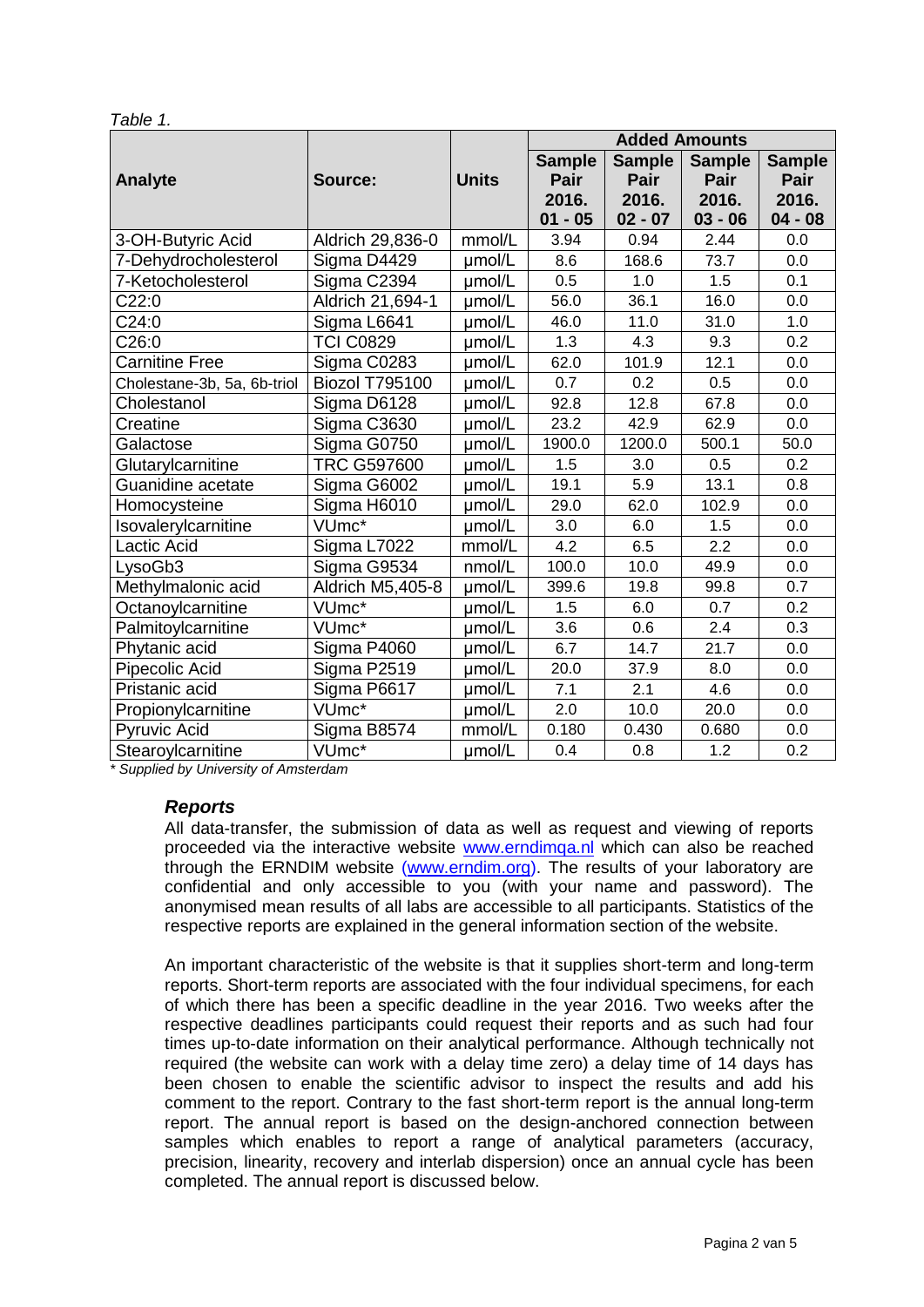A second important characteristic of the website is the wide range in aggregation of results which permits labs to make an individual choice for detailed and/or aggregated reports. The most detailed report which can be requested from the website is the "Analyte in Detail" which shows results of a specific analyte in a specific sample (208 such Analyte-in-Detail-reports can be requested in the 2016 cycle). A more condensed report is the "Cycle Review" which summarizes the performance of all analytes in a specific sample (8 such Cycle-Review-Reports can be requested in 2016). The highest degree of aggregation has the Annual Report which summarizes the performance of all analytes of all 8 samples (1 such Annual-Report can be requested in 2016).

## *4. Discussion of Results in the Annual Report 2016*

In this part the results as seen in the annual report 2016 will be discussed. Subsequently we will regard accuracy, recovery, precision, linearity, interlab CV and cross sectional relations. Please print your annual report from the Interactive Website when you read the "guided tour" below and keep in mind that we only discuss the results of "all labs": it is up to you to inspect and interpret the specific results of your laboratory.

Cholesterol and NEFA are not included in the annual report because these analytes have not been spiked which makes it impossible to calculate recovery and linearity.

## *4.1 Accuracy*

A first approach to describe the accuracy is to compare mean outcome in your lab of the eight samples with the mean outcome of all labs. This is done in the first columns of the annual report. It can be seen that the mean outcome for all labs for free Carnitine free is 75.6 micromol/L.

# *4.2 Recovery*

A second approach to describe accuracy is the percentage recovery of added analyte. In this approach it is assumed that the recovery of the weighed quantities is the target value. The correlation between weighed quantities as added to the samples (on the x-axis) and your measured quantities (on the y-axis) has been calculated. The slope of the correlation multiplied with 100% is your recovery of the added amounts. Outcome for your lab in comparison to median outcome of all labs is shown in the column "Recovery" in the Annual Report. For all labs the recovery ranges from 24% for glutarylcarnitine to 94% for lactic acid. This year 7-Dehydrocholesterol has a very low recovery (61%) compared to the previous years. This analyte is complicated to get it dissolved.

## *4.3 Precision*

Reproducibility is an important parameter for quality in the laboratory and is encountered in the schemes' design. Samples come in pairs which can be regarded as duplicates from which CV's can be calculated (Intra laboratory CV as indicator for reproducibility). Outcome for your lab in comparison to the median of all labs is shown in column "Precision" of the Annual Report. Precision ranges from 3.3% for lactic acid to 19.3% for glutarylcarnitine. The overall precision of 9.3% is quite satisfying.

# *4.4 Linearity*

Linearity over the whole relevant analytical range is another important parameter for analytical quality. Again this is encountered in the Schemes' design. With weighed quantities on the x-axis and your measured quantities on the y-axis the coefficient of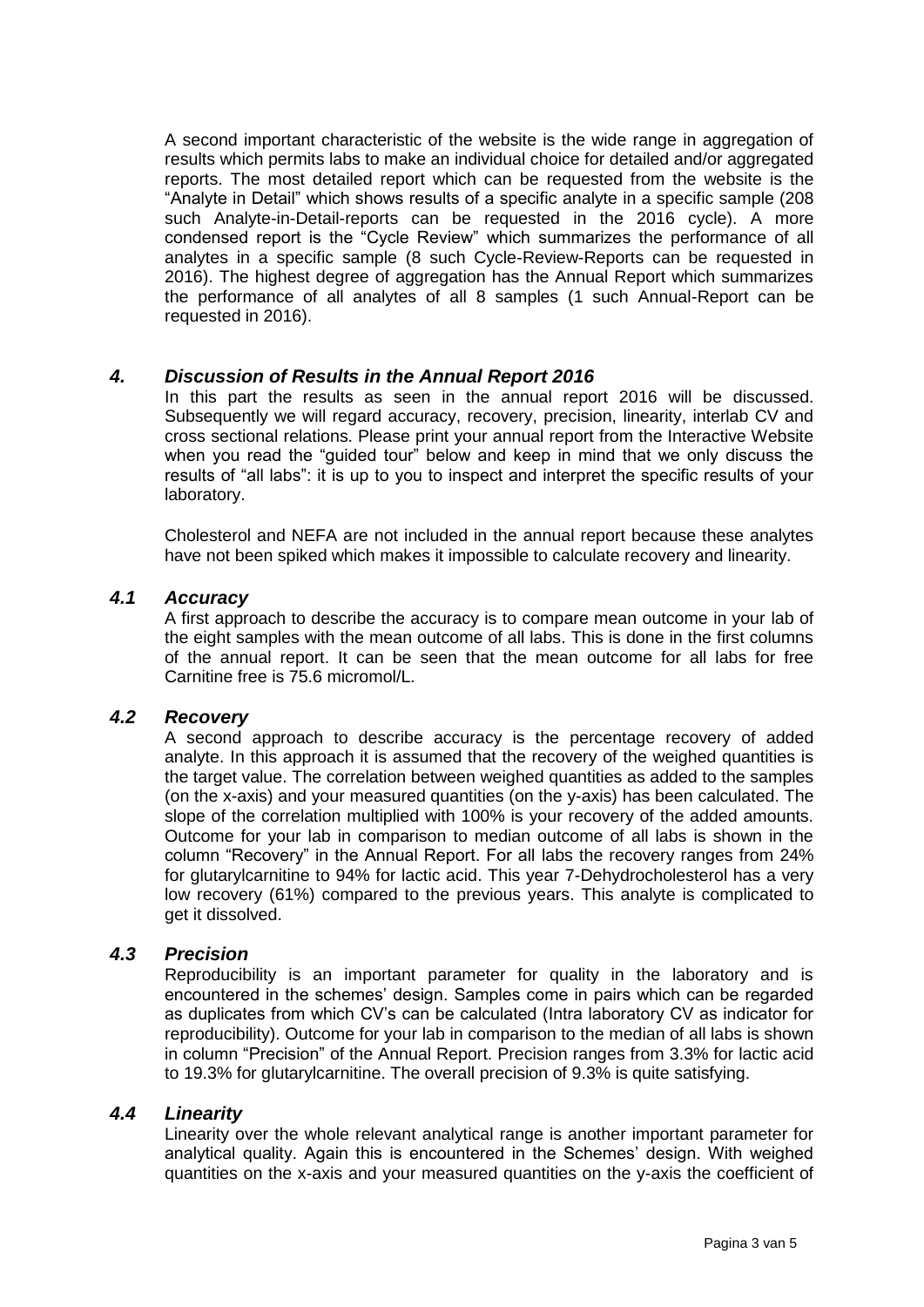regression (r) has been calculated. Outcome for your lab in comparison to the median of all labs is in the column "Linearity" of the annual report. It can be seen that the coefficient of regression is best for methylmalonic acid (0.999) and lowest for 7- Ketocholesterol (0.928).

# *4.5 Interlab CV*

For comparison of outcome for one patient in different hospitals and for use of shared reference values it is relevant to have a high degree of harmonization between results of various laboratories. Part of the schemes' design is to monitor this by calculating the Interlaboratory CV. This, along with the number of laboratories who submitted results, is shown in the column "Data all Labs" in the Annual Report. It can be seen that most laboratories submitted results for carnitine free (135) whereas only 7 labs submitted results for LysoGb3. The Interlab CV ranges from 4.98% for Lactic Acid to 58.9% for glutarylcarnitine.

# *4.6 Cross Sectional Relations*

The various parameters as described above often have an interrelation: more than one parameter directs towards good or bad analytical control.

A typical example of good analytical control is lactic acid: many (106) laboratories submitted results, the reproducibility within the labs is good (precision of 3.3%), the interlab CV is good (4.98%), linearity is good (0.998) as is the recovery (94%). A typical example for poor analytical control is glutarylcarnitine with a recovery of only 24% and an extreme interlab CV of 58.9%.

# *4.7 Your performance: Flags*

In order to easily judge performance of individual laboratories the annual report of an individual laboratory may include flags (different colours starting from this year) in case of poor performance for accuracy, precision, linearity and recovery. Analytes with satisfactory performance for at least three of the four parameters (thus no or only one flag) receive a green flag. Thus a green flag indicates satisfactory performance for analysis of that particular analyte. Criteria for flags can be found in the general information on the website (on this website under general information; interactive website, explanation annual report).

## *4.8 Poor Performance Policy*

A wide dispersion in the overall performance of individual laboratories is evident. Table 2 shows the percentage of flags observed. 49% of the laboratories have no flag at all and thus have attained excellent overall performance. In contrast, at the other extreme there are also 6% of laboratories with more than 25% red flags. Following intensive discussion within the ERNDIM board and Scientific Advisory Board (SAB) and taking into account feedback from participants we have been able to agree on a harmonised scoring system for the various branches of the Diagnostic Proficiency schemes and qualitative schemes. We have also tested a scoring system for the quantitative schemes as described in our Newsletter of Spring 2009. In parallel to this the SAB has agreed levels of adequate performance for all the schemes and these will be re-evaluated annually. The scoring systems have been carefully evaluated by members of the SAB and have been applied to assess performance in our schemes from 2007 onwards. The ERNDIM Board has decided that the Scientific Advisor will judge the performance of the individual laboratories based on these levels of satisfactory performance and issue a letter of advice of failure to achieve satisfactory performance to those laboratories which do not achieve satisfactory performance. The letter is intended to instigate dialogue between the EQA scheme organiser and the participating laboratory in order to solve any particular analytical problems in order